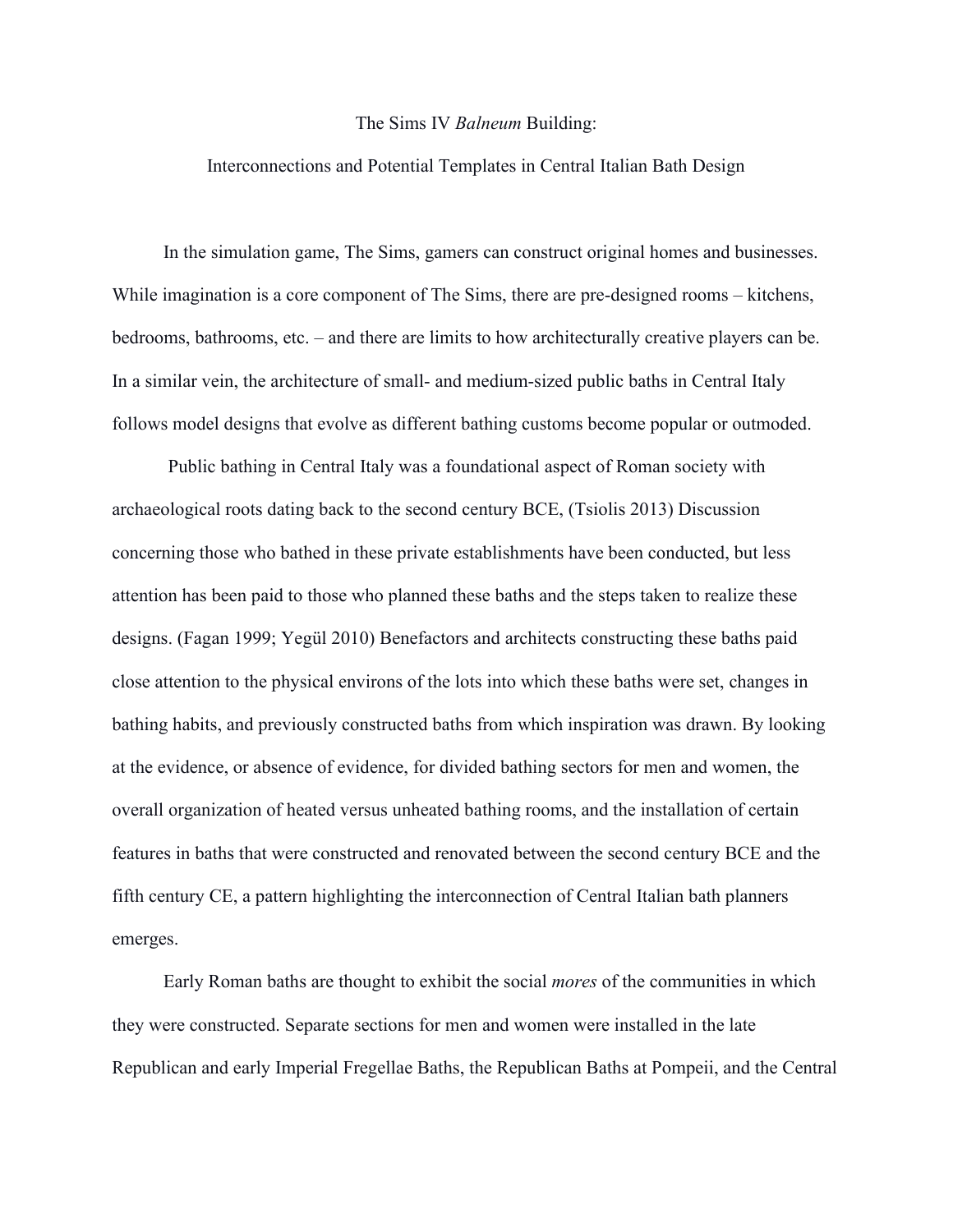Baths at Aquinum. (Tsiolis 2013; Mania and Trümper 2018; Ceraudo 2019) Yet more frequently than not, the public baths of Central Italy do not feature distinct suites for men and women bathers, even after a purported law of Hadrian banned mixed-gender bathing in the second century CE. (*HA* 18.11) By diachronically examining the architectural and epigraphic record of baths in Central Italy, it appears that such a custom of designing baths with gender-separated sectors, particularly in smaller towns, was not part of the architectural zeitgeist from the first century CE. Evidence for single-gender facilities and restricted bathing by the time of day is also considered, as well as the literary attestations for mixed bathing.

Certain freedom when designing these buildings is clear from the idiosyncratic nature of each bath, though there are caveats. (Maréchal 2020, 20) The inclusion of certain rooms is standard depending on the period in which the baths were built, but a strict arrangement of these rooms is not apparent. Stepping back from individual rooms, some commonalities develop. I propose a basic typology for the laying out of heated and unheated rooms; when a *palaestra* is present in the archaeological record, its placement with respect to the bathing rooms also falls into general categories. Schematics of differently heated sectors reveal more similarities than differences in bath plans. The interrelationship of these sectors' dimensions also allows for insights into preliminary design processes. Moreover, the ever-cited Vitruvius falls by the wayside when scrutinizing the actual organization and orientation of these thermal subdivisions, thus allowing for the consideration of non-Vitruvian influence and communications between bath planners.

The final section of this paper examines the shared evolution of bath planning, particularly in the renovations of baths that were operational for long periods. Benefactors and architects at several sites worked to keep up with bathing trends in these public establishments.